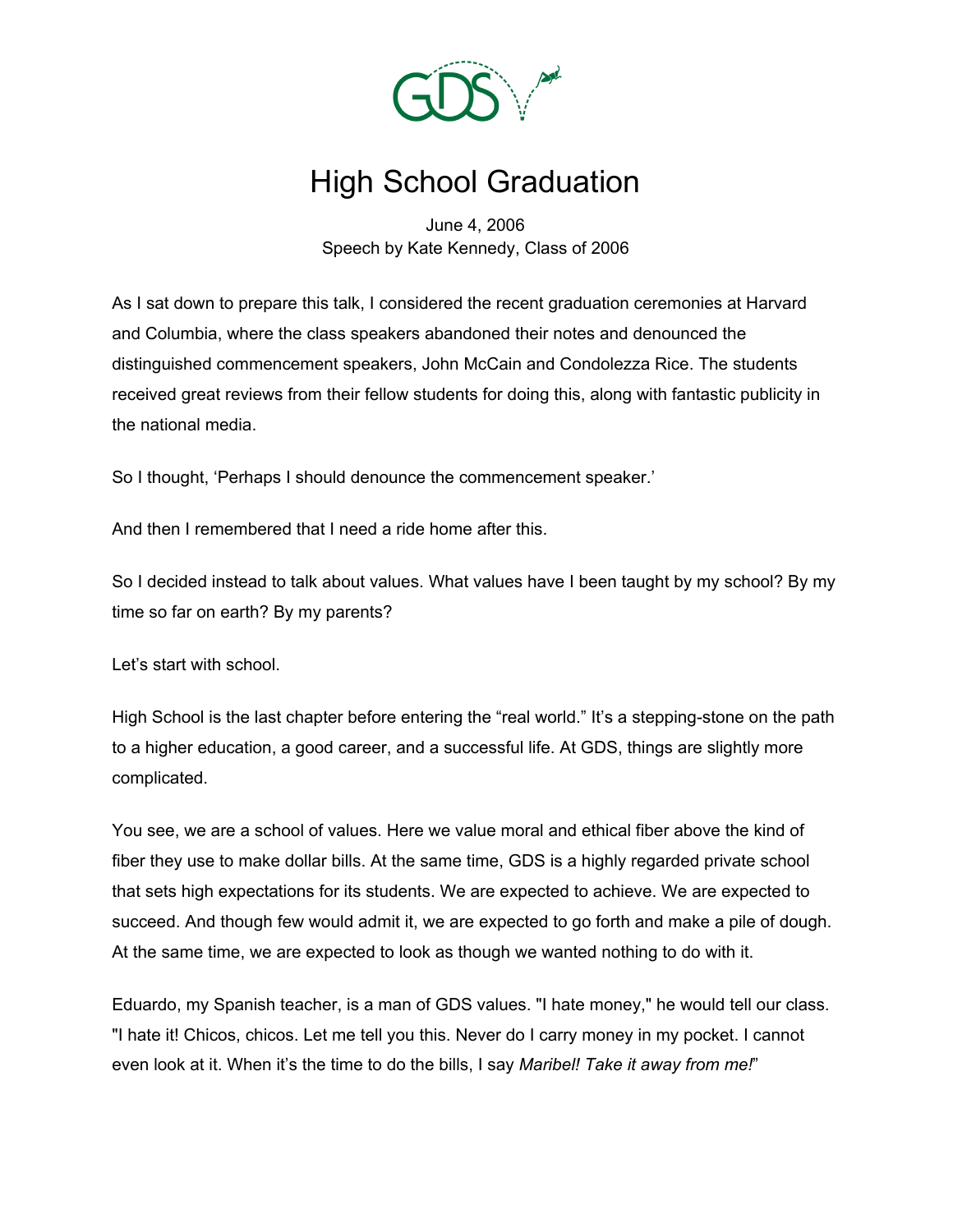Bravo, Eduardo. Bravo. I salute you in your fierce rebellion against that green poison about which so many non-GDS-ers obsess.

But I ask you this: What should be the measurement of our accomplishments? If our success does not come in dollars and cents, then what coinage does it come in?

Perhaps it is love—beautiful love—that we should value most.

No, unfortunately, it's not love either. Another piece of Eduardian wisdom. "Oh Chicos. You will never find love. You should only have one love in the world, but probably he lives in China."

Success doesn't come from love. Success doesn't come from money. Perhaps success comes from service to others.

After the devastating Hurricane Katrina, our head of school, Peter Branch, inspired us to dedicate our lives to helping the outside world. "You know, kids. I've been thinking hard about all of these problems on the golf course—cough—I mean, Gulf Coast."

School has taught us a lot of mixed messages. They pressure us to succeed, but never really told us what real success consists of. Even so, our teachers have always been pretty supportive of us no matter what path we take. We got a little nervous when we found out GDS stuck the secret service on one of our own. But for the most part, GDS has been a source of comradery.

Luckily, we have other sources of values to look to. Our American society provides SO many role models. Let's examine the prevailing ones for my generation. Today, young women idolize Paris Hilton, whose acclaimed guidebook to life, entitled *Confessions of an Heiress* is today's answer to the *Confessions of St. Augustine.* This invaluable tome contains such invaluable advice as, "Always act like you're wearing an invisible crown."

How true.

Today, instead of Babe Ruth, we have Barry Bonds. We have corporate shills like Tom DeLay and Dick Cheney as political leaders, and Kenneth Lay and Donald Trump as the icons for our business values. They teach us that the whole point of life is to make yourself a big pile and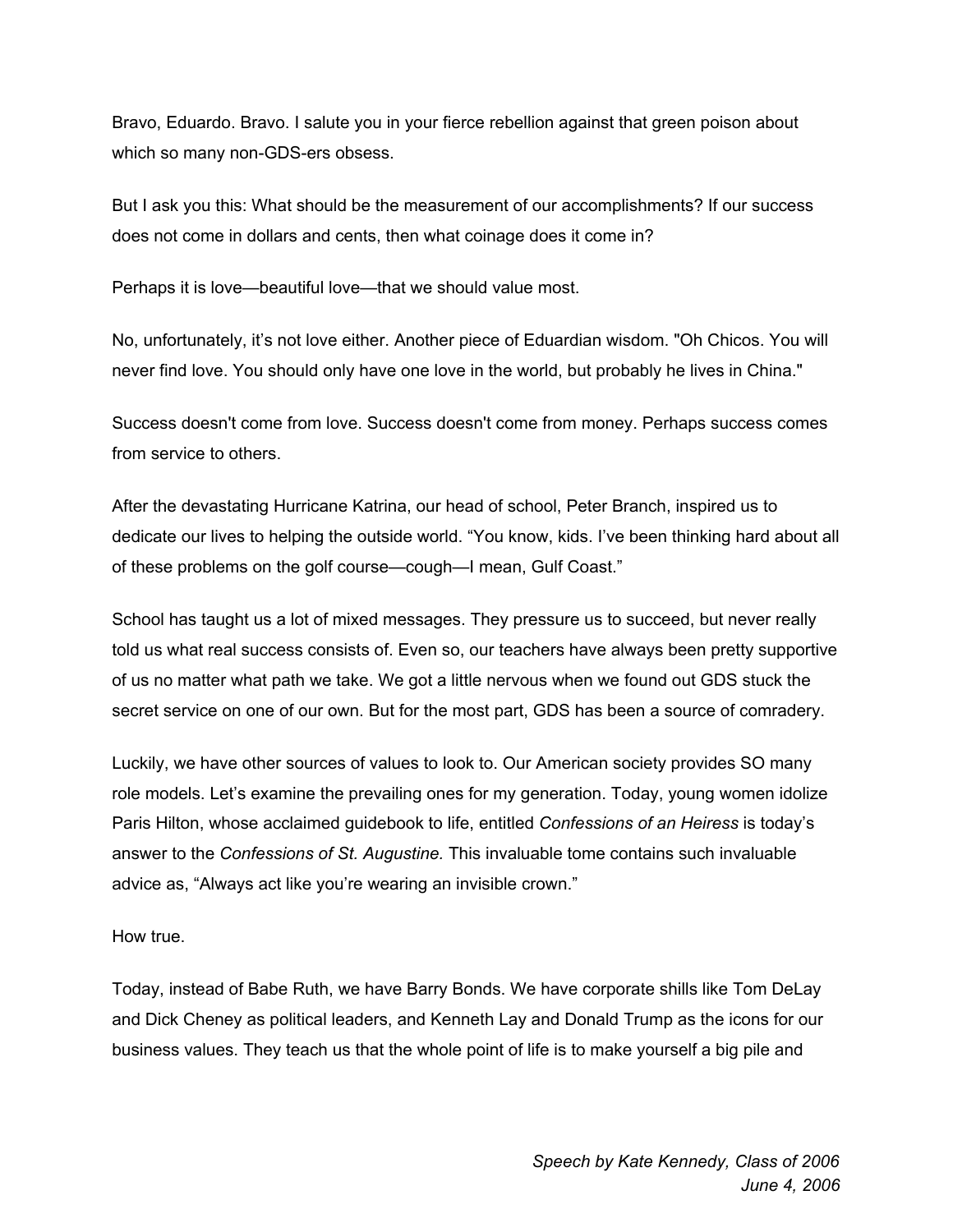whoever dies with the most stuff wins!

When society's values seem empty and our school's values confuse us, it is our parents, the ones who raised us, to whom we look.

Like most GDS students, I love my parents. My father taught me many things: to skin dead animals, never to pass road kill without putting it in your car, to plunge yourself into any body of water before testing the temperature.

And my mother deserves quite a bit of credit for surviving my upbringing. However, I think it would help all of you if I give you a glimpse of the world from our perspective—yes, you—you baby boomers—baby boomers pretending to be adults, but still babies in so many ways. And yet you are our parents!

God help my generation.

You are so quick to point out when we make a mess and leave it for someone else to clean up. But look at the mess you guys have made of our world.

Indeed, as we graduate today, the consuming task of our lifetime is going to be dealing with the terrible fix you've gotten us into and paying off the astronomical debt you've run up on our account.

Your generation recently turned a \$5.6 trillion surplus into a \$10 trillion debt that our generation will have to pay. The kids from our generation are dying in a war that your generation created. Your generation has also trampled the constitution that was to have been our greatest inheritance. You've turned the land of the free into the land of the spied upon. Our government is torturing people, imprisoning Americans without rights, spying on our citizens, and listening to our phone calls. We are helping Iraq write a constitution. Why don't we just give them ours? We don't seem to need it anymore!

I know you think of your generation as idealistic, but when I think of yours, I think of the movie "Animal House." You were funny and endearing when you were guzzling beer and smoking pot. There was something sympathetic about your long, dirty hair, and your love beads and peace signs, tie-dyed T-shirts and your wild antics at Woodstock. But now you have bank accounts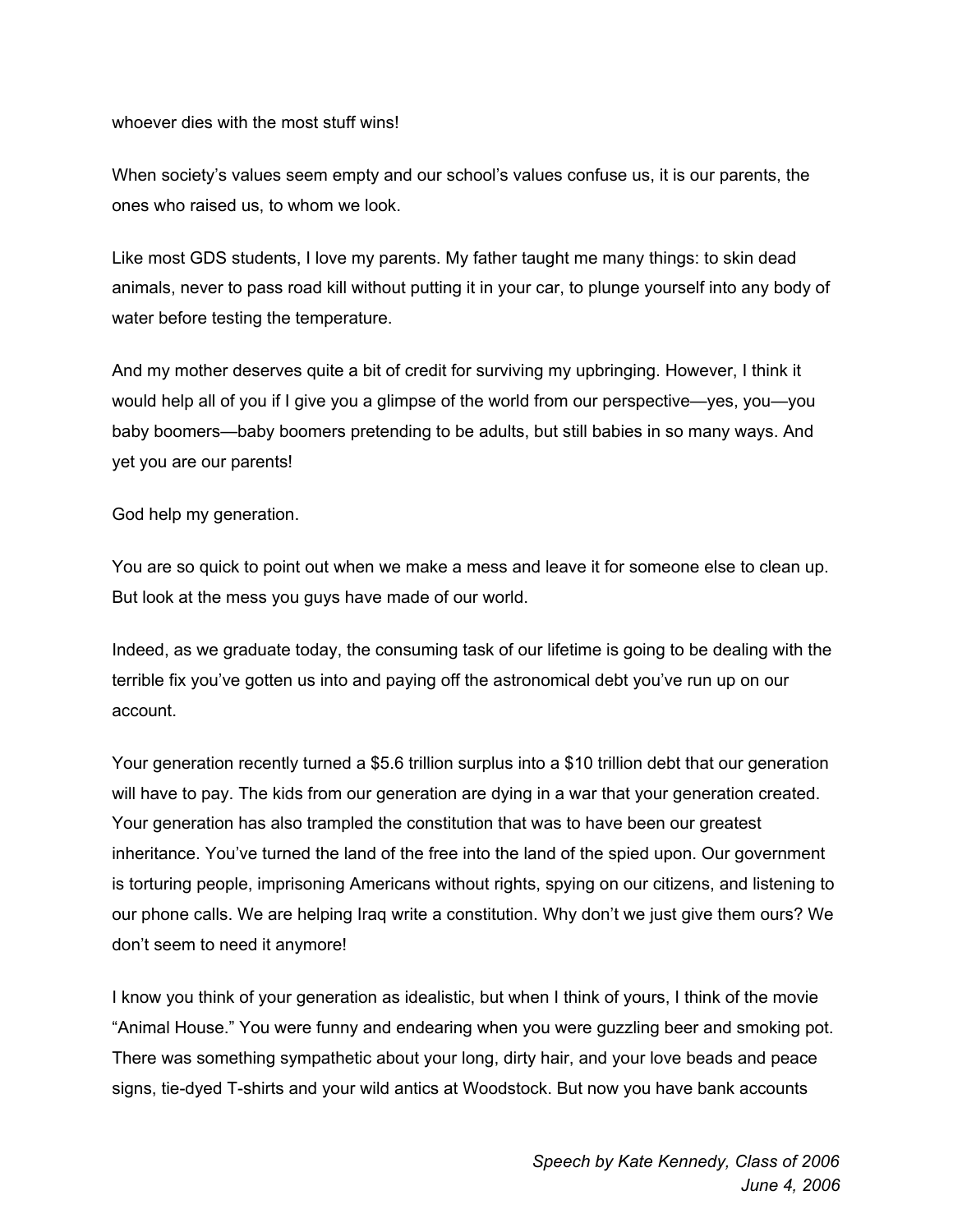and giant corporations and congressional committees and weapons systems and bunker busters and Bradley tanks and Humvees and, quite frankly, you're dangerous.

It's no wonder we're nervous about you running the country. Even the idea of you driving heavy machinery makes us anxious.

But despite everything, we love you.

And you should take a step back and be proud of us for what we've accomplished.

Despite the fact that most of us are probably acid babies because you were taking LSD while we were in our neonatal stages, the statistics show that we drink less alcohol, take fewer drugs and smoke fewer cigarettes than your generation.

Plus we have more sex.

So next time you tear your hair out—or what remains of it—and shake your head in exasperation when we get a tattoo, don't get home on time, or if we leave a beer can in the living room; next time you want to tell us that we're acting irresponsibly, that our bad behavior will affect our future, put yourself in our shoes. We don't always trust your judgment. We love you, but we don't always feel we can rely on you to do the right thing.

Sometimes you remind us that you are the ones paying the bills, so you have the right to make the rules. But you baby boomers are going to enjoy your Social Security and pension plans and we are going to have to pay for them.

Plus, we're virtually assured that there will be nothing left when our time comes to retire. So the reality is, we are the ones paying the bills.

Doesn't that mean, by your own logic, that we should be making the rules?

Here are a couple to start off with.

First, we shouldn't have to go to Montreal to get a beer. You didn't. You only went there to avoid Vietnam.